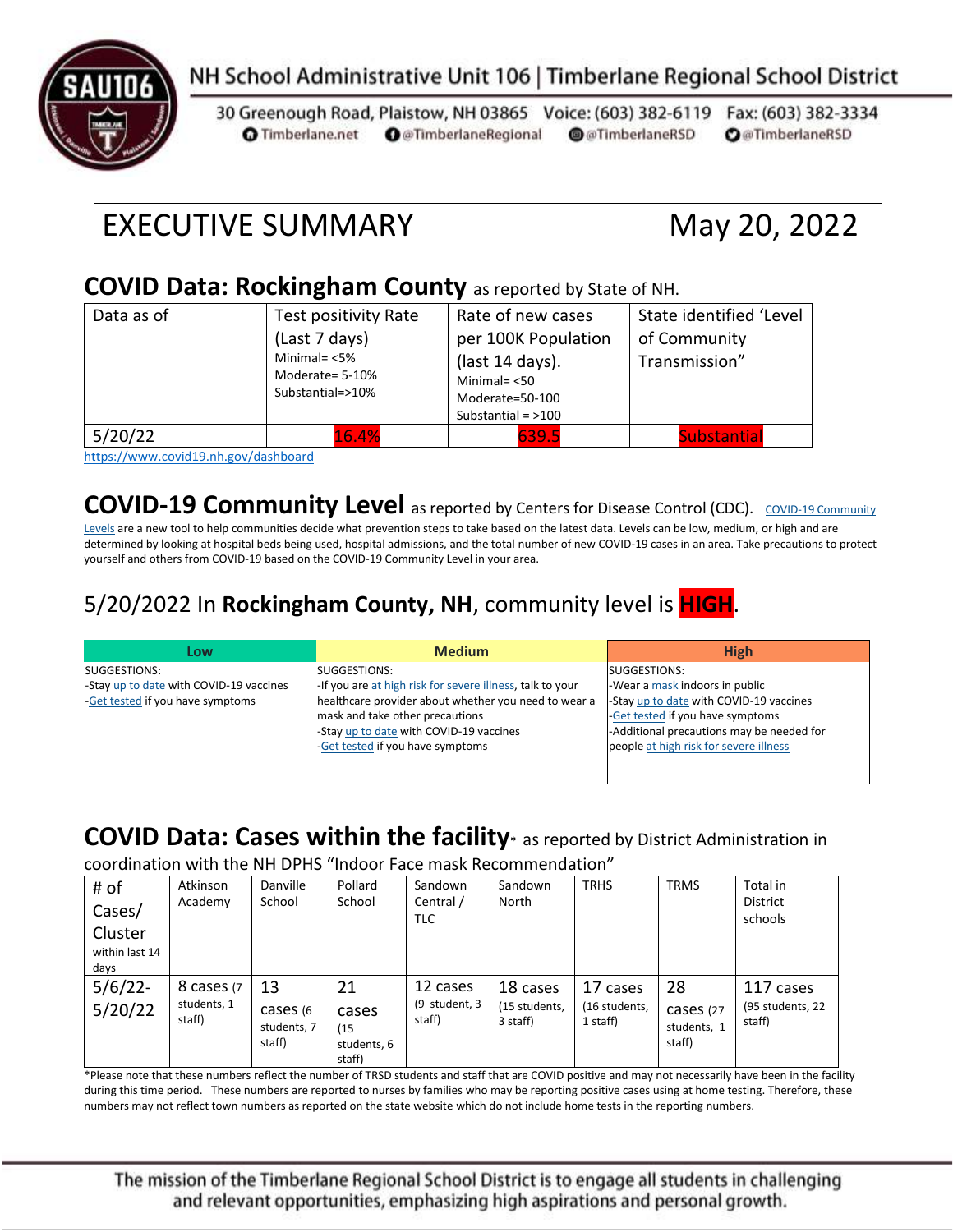

30 Greenough Road, Plaistow, NH 03865 Voice: (603) 382-6119 Fax: (603) 382-3334 **O** Timberlane.net **O** @TimberlaneRegional @@TimberlaneRSD **O**@TimberlaneRSD

# **COVID Data: County and Local towns** as reported by State of NH and to inform TRSD

|  | stakeholders. |
|--|---------------|
|  |               |

|                     | Data as of 5/20/22 |                 |                     |                     |                   |  |
|---------------------|--------------------|-----------------|---------------------|---------------------|-------------------|--|
| Geographical        | PCR test           | Antigen and     | Rate of new cases   | <b>Active Cases</b> | Percentage of     |  |
| <b>Distribution</b> | positivity         | <b>PCR</b> test | per 100K            | Total #             | individuals fully |  |
|                     | rate (last 7       | positivity      | Population (last 14 |                     | vaccinated        |  |
|                     | days)              | rate (last 7    | days).              |                     |                   |  |
|                     |                    | days)           |                     |                     |                   |  |
| Atkinson            | 13.8%              | 18.8%           | Unavailable         | Unavailable         | Unavailable       |  |
| Danville            | Data               | Data            | Unavailable         | Unavailable         | Unavailable       |  |
|                     | Suppressed*        | Suppressed*     |                     |                     |                   |  |
| Plaistow            | 12.9%              | 17.4%           | Unavailable         | Unavailable         | Unavailable       |  |
| Sandown             | 13.8%              | 22.6%           | Unavailable         | Unavailable         | Unavailable       |  |
| Total 4 towns       | Unable to          | Unable to       | Unable to calculate | Unable to           | Unable to         |  |
|                     | calculate          | calculate       |                     | calculate           | calculate         |  |
| Rockingham          | 13.8%              | 16.3%           | Unavailable         | Unavailable         | Unavailable       |  |
| County              |                    |                 |                     |                     |                   |  |

\* "Data Suppressed: For towns with metric counts between 1-4, data limited to protect the privacy of individuals. \*\* "Rate Not Calculated: For towns with cumulative cases between 1-25 in the last 14 days, data limited to protect the privacy of the infected." Per NH State.

UA- Data unavailable from state website

Total cases associated with district schools over the past 14 days



The mission of the Timberlane Regional School District is to engage all students in challenging and relevant opportunities, emphasizing high aspirations and personal growth.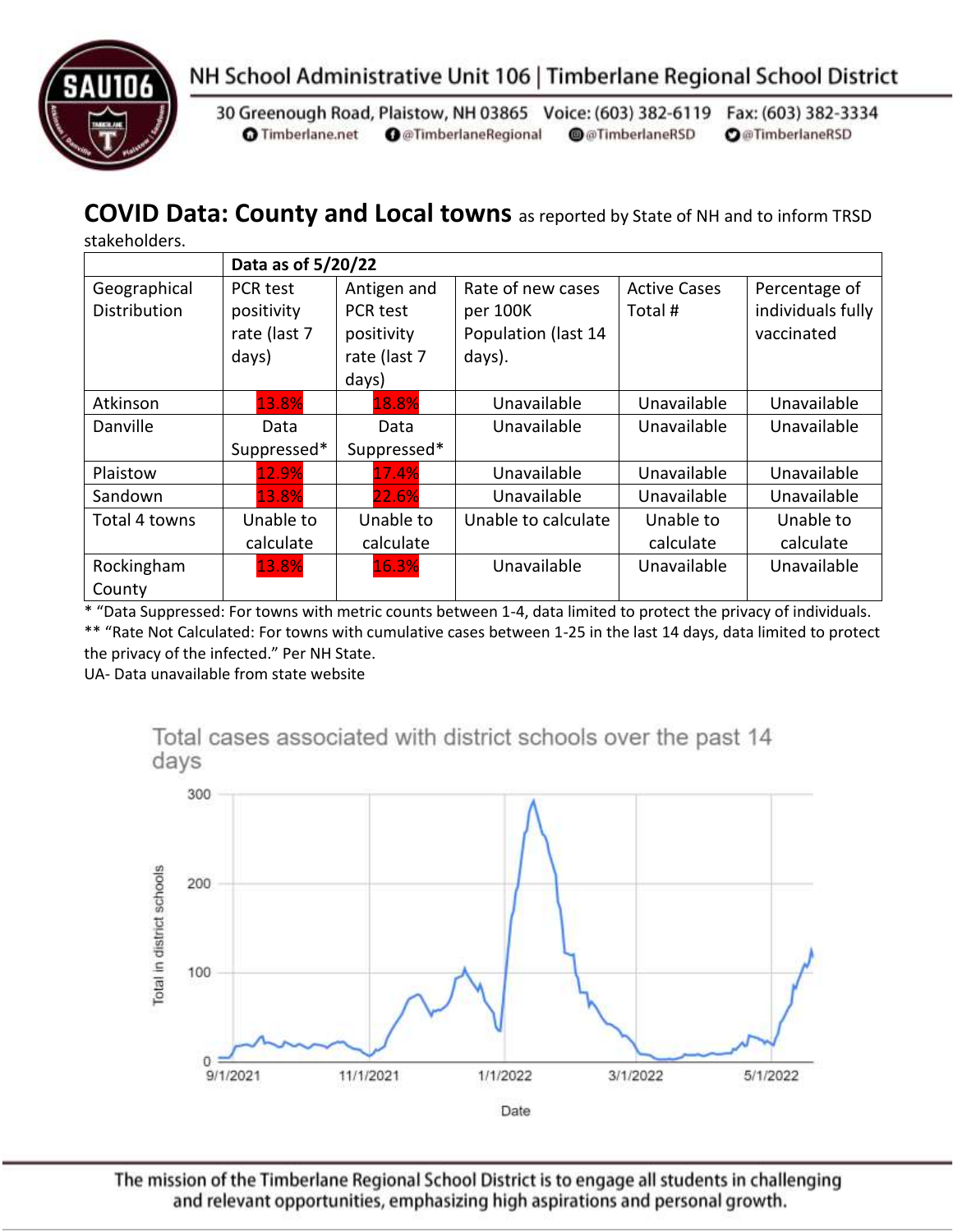

# NH School Administrative Unit 106 | Timberlane Regional School District

30 Greenough Road, Plaistow, NH 03865 Voice: (603) 382-6119 Fax: (603) 382-3334 **O** Timberlane.net **O** @TimberlaneRegional @@TimberlaneRSD **O**@TimberlaneRSD

Rockingham: Community level of transmission- new cases per 100k pop. 14 day avg.







The mission of the Timberlane Regional School District is to engage all students in challenging and relevant opportunities, emphasizing high aspirations and personal growth.